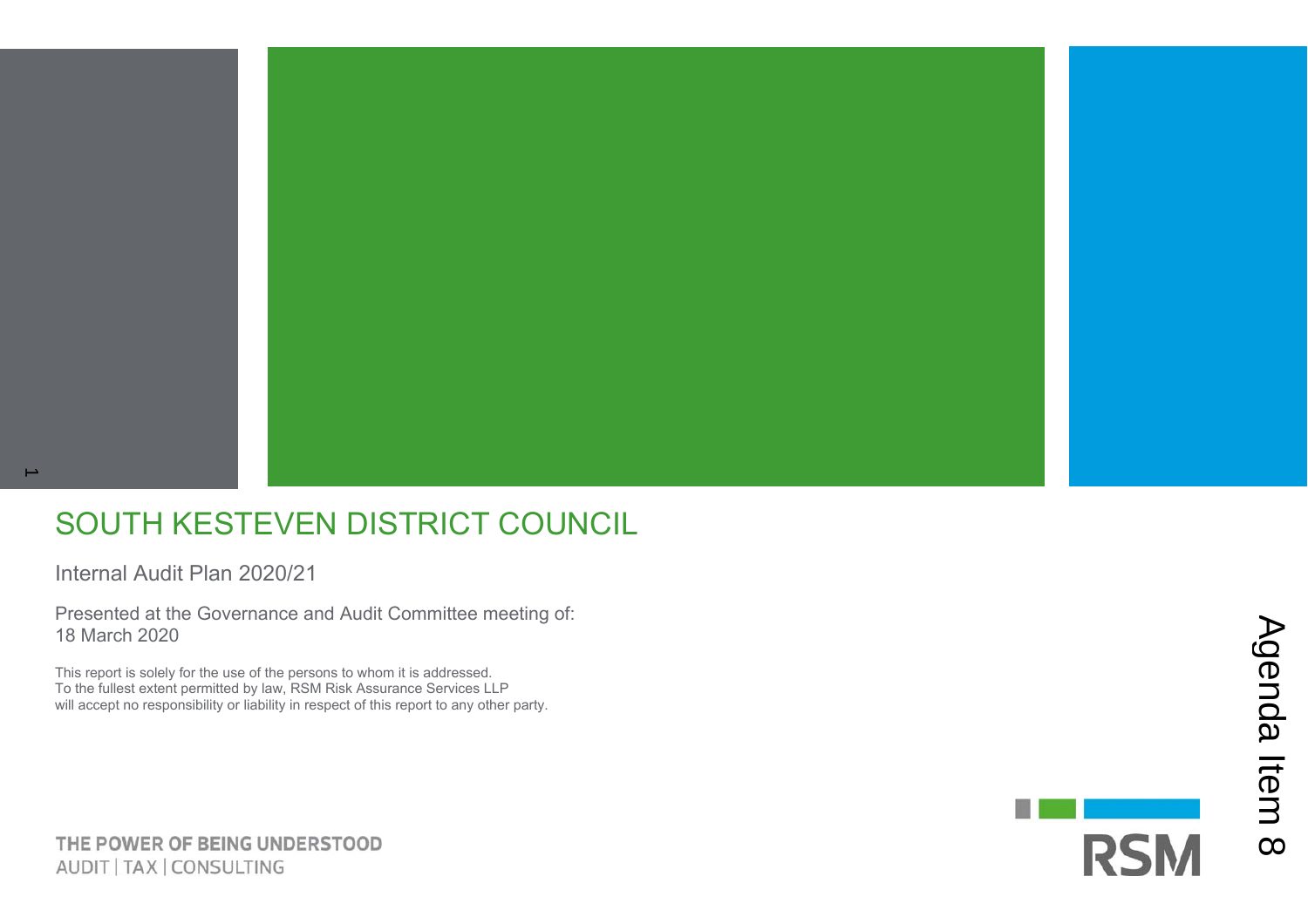### EXECUTIVE SUMMARY

Our Internal Audit Plan for 2020/21 is presented for consideration by the Governance and Audit Committee.

The key points to note from our plan are:



**2020 Internal Audit priorities**: Internal audit activity for 2020/21 is based on analysing your corporate objectives, risk profile and assurance framework as well as other factors affecting you in the year ahead, including changes within the sector. Our detailed plan for 2020/21 is included at Section 2. The Council will be retendering for the provision of Internal Audit Services in 2020 and therefore a one year Internal Audit Plan has been developed and agreed with management.

| × |
|---|

**Level of Resource:** The level of resource required to deliver the plan is consistent with 2019/20. We will increase the use of technology when undertaking operational audits in 2020. This will further strengthen our sampling, increasing the level of assurance provided.



**Core Assurance:** Key priorities and changes within the Council during the period have been reflected within the proposed audit coverage for 2020/21 and beyond. Local government continues to face significant financial pressure and a key theme of our work during 2020/21 will be around finance, as well as IT and business continuity. The Internal Audit Plan includes a number of areas relating to compliance including GDPR, Financial Regulations as well as Health and Safety areas relating specifically to Council housing. We will also continue assess the implementation of previously agreed internal audit actions and report back to the Governance and Audit Committee on the ongoing implementation status.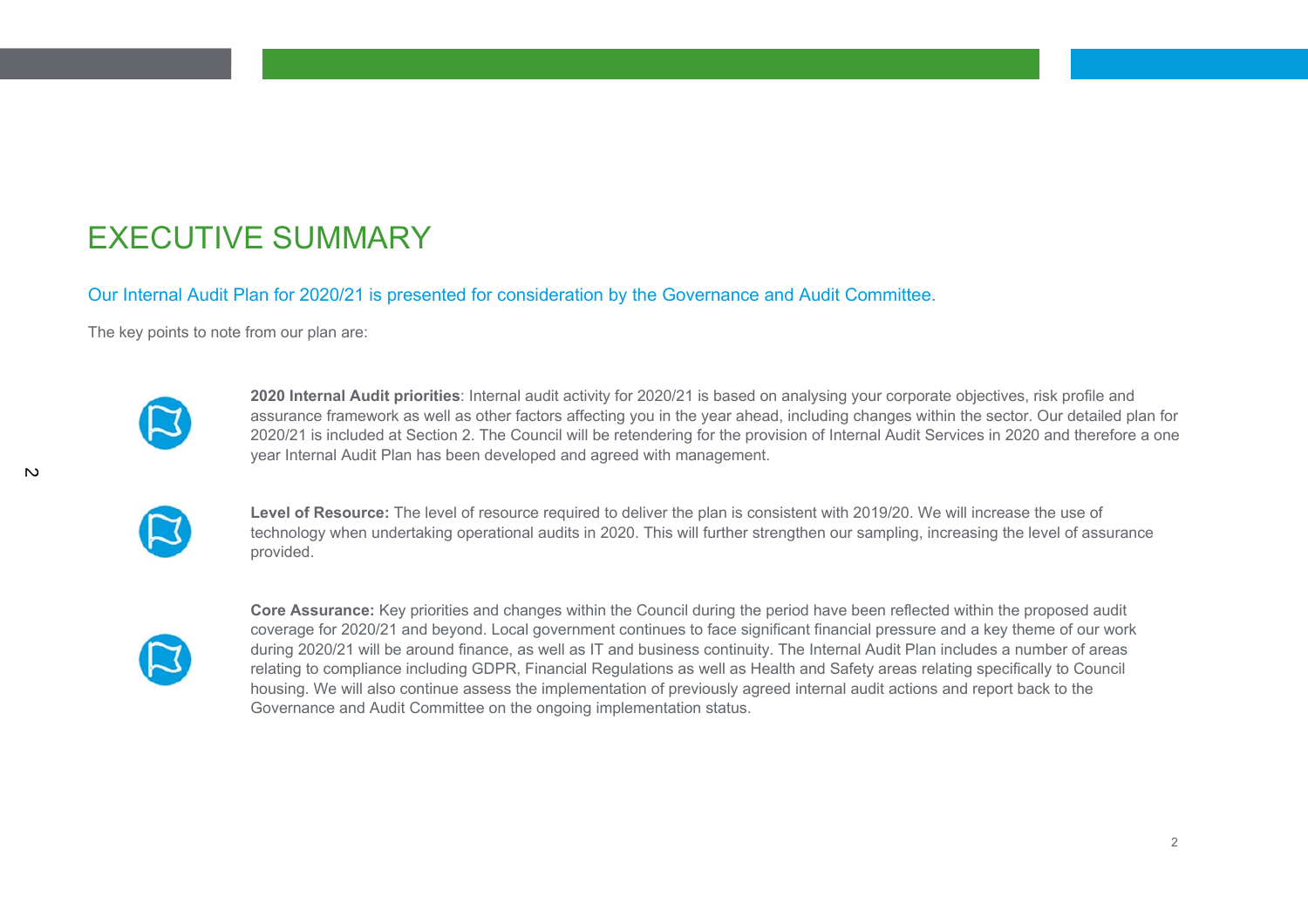### CONTENTS

 $\omega$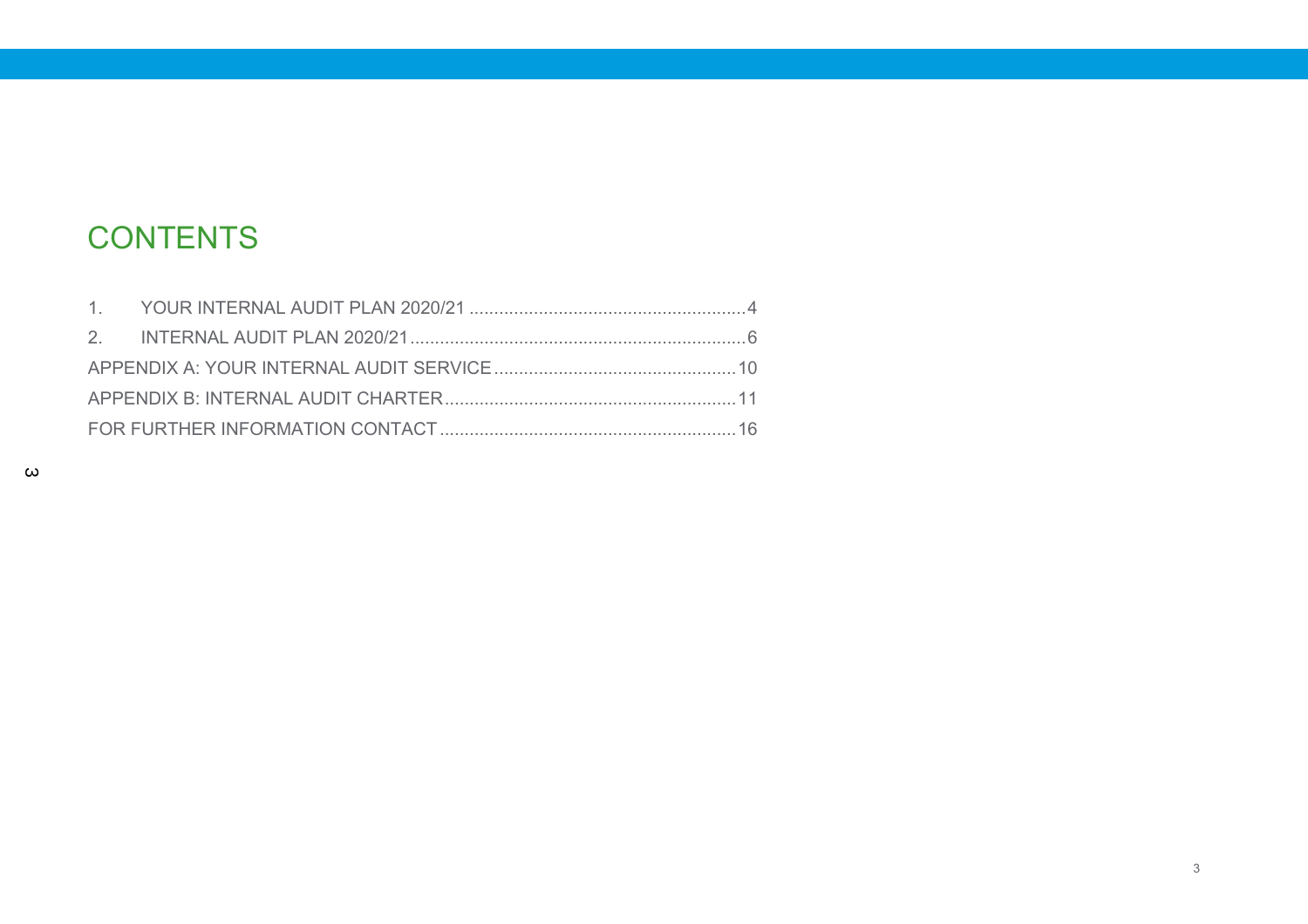## 1. YOUR INTERNAL AUDIT PLAN 2020/21

Our approach to developing your Internal Audit Plan is based on analysing your corporate objectives, risk profile and assurance framework as well as other, factors affecting South Kesteven District Council in the year ahead, including changes within the sector.

#### **Risk management processes**

We have evaluated your risk management processes and consider that we can place reliance on your risk registers / assurance framework to inform the Internal Audit Plan. We have used various sources of information (see Figure A overleaf) and discussed priorities for internal audit coverage with the following people:

- Paul Thomas, Interim Chief Executive:
- Ken Lyon, Assistant Chief Executive Housing Delivery;
- Gary Smith, Strategic Director Commercial and Operations;
- Richard Wyles, Director of Finance;

4

- Lee Sirdifield, Strategic Director Transformation and Change;
- Harry Rai, Assistant Director Housing;
- Jane McDaid, Assistant Director Growth;
- Shahin Ismail, Director of Law and Governance; and
- Ian Yates, Assistant Director Commercial and Operations.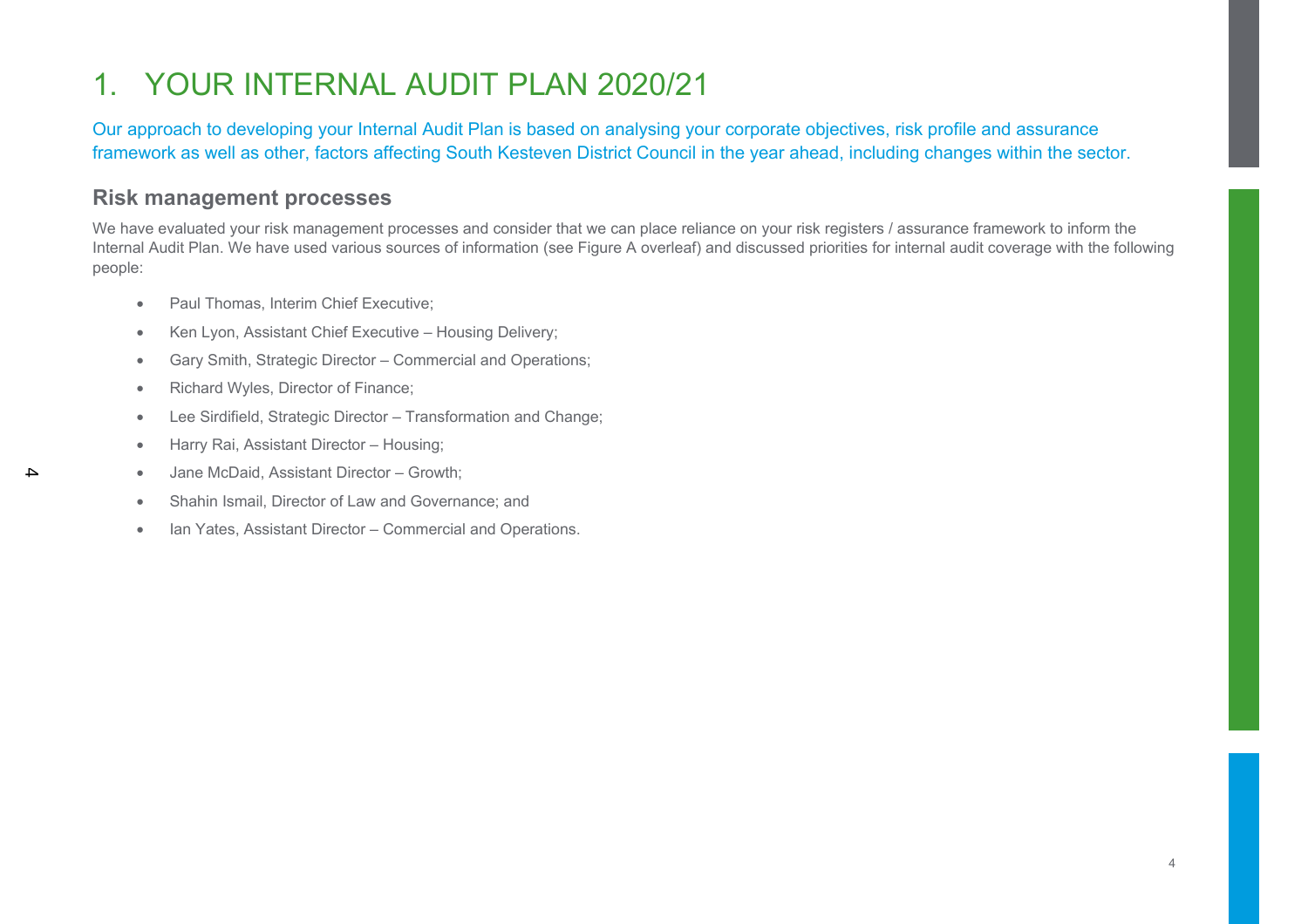

Figure A: Audit considerations – sources considered when developing the Internal Audit Plan.

Based on our understanding of the Council, the information provided to us by stakeholders, and the regulatory requirements, we have developed an annual Internal Plan for the coming year (see Section 2 for full details).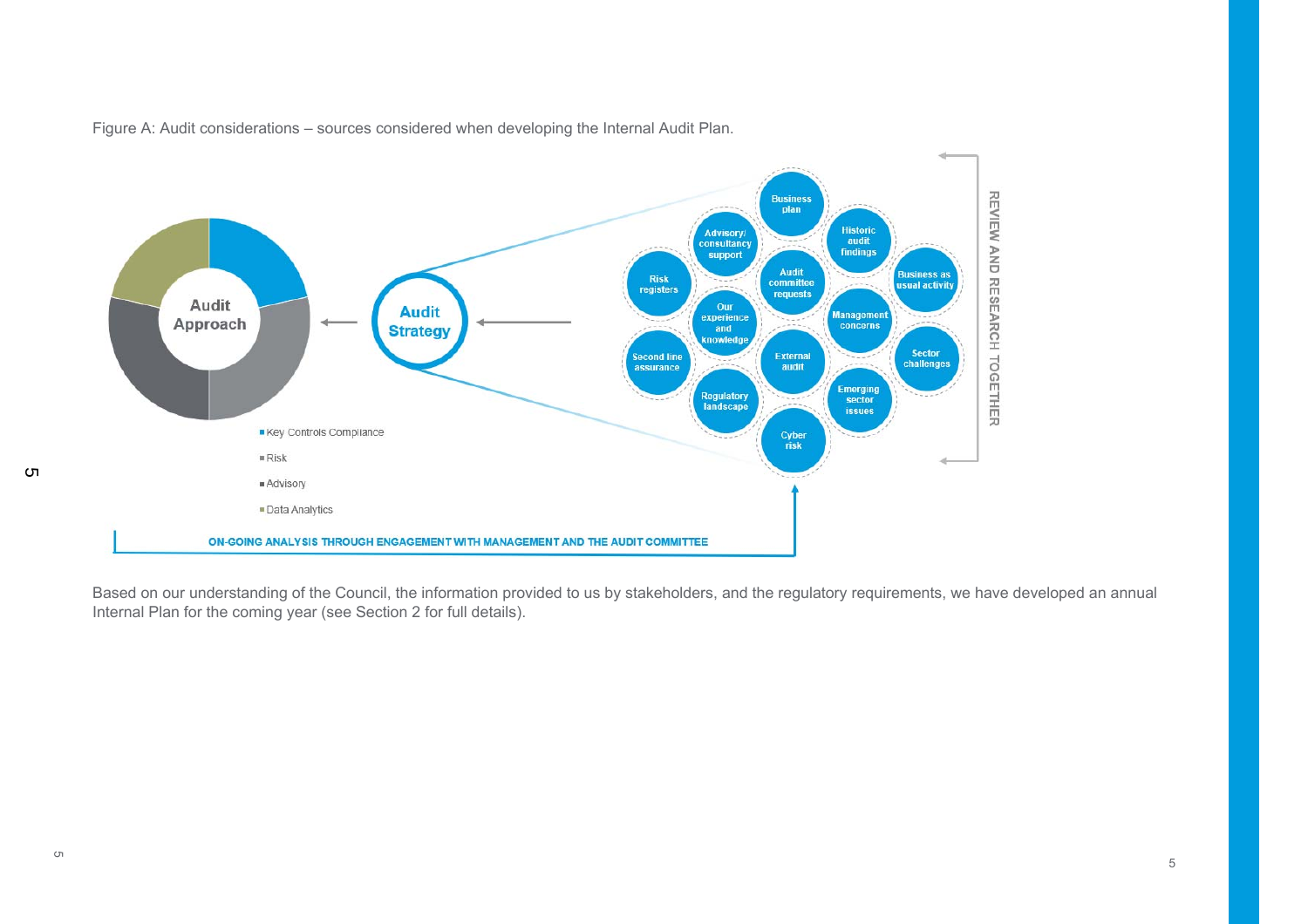## 2. INTERNAL AUDIT PLAN 2020/21

 $\sigma$ 

The table below shows each of the reviews that we propose to undertake as part of the Internal Audit Plan for 2020/21. The table details the strategic objectives which may warrant internal audit coverage. This review of your risks allows us to ensure that the proposed plan will meet the Council's assurance needs for the forthcoming and future years. As well as assignments designed to provide assurance or advisory input around specific risks, the plan also includes: time for tracking the implementation of actions and an audit management allocation.

| Objective of the review                                                                                                                                                                                                                                                                                                                                                                                                                                                                            | <b>Audit approach</b> | <b>Proposed timing</b> | <b>Proposed</b><br><b>Governance and</b><br><b>Audit Committee</b> |
|----------------------------------------------------------------------------------------------------------------------------------------------------------------------------------------------------------------------------------------------------------------------------------------------------------------------------------------------------------------------------------------------------------------------------------------------------------------------------------------------------|-----------------------|------------------------|--------------------------------------------------------------------|
| <b>Strategic</b>                                                                                                                                                                                                                                                                                                                                                                                                                                                                                   |                       |                        |                                                                    |
| <b>Business Continuity and Emergency Planning</b>                                                                                                                                                                                                                                                                                                                                                                                                                                                  | <b>Risk Based</b>     | Quarter 1              | September 2020                                                     |
| This audit will review the current plan in place considering whether business impact<br>assessments have been completed, priorities have been established and testing of the plan<br>undertaken. We will consider the development of department plans to feed into the Council<br>wide plan.                                                                                                                                                                                                       |                       |                        |                                                                    |
| <b>Project Management - Governance Arrangements</b>                                                                                                                                                                                                                                                                                                                                                                                                                                                | <b>Risk Based</b>     | Quarter 3              | March 2021                                                         |
| The review will provide assurance that appropriate project management methodologies are<br>in place. Our review will include how projects are monitored and delivered. This review will<br>include business cases for projects, decision making, risk assessments, monitoring of<br>delivery against targets and action taken to ensure that delays or slippages are minimised<br>and action plans are in place to meet project deadlines. A sample of projects will be agreed<br>with management. |                       |                        |                                                                    |
| <b>Contracts and Procurement</b>                                                                                                                                                                                                                                                                                                                                                                                                                                                                   | <b>Risk Based</b>     | Quarter 1              | September 2020                                                     |
| We will focus on whether policies and procedures are being adhered to with regards to<br>obtaining tenders and quotations, and the level of due diligence performed on potential new<br>suppliers. We will also review the level of contractor performance management undertaken<br>across the Council and how this results in payments being made to contractors. We will<br>review pre, mid and post contract processes for each of the sampled contracts.                                       |                       |                        |                                                                    |
| <b>GDPR - Advisory Post Implementation Review</b>                                                                                                                                                                                                                                                                                                                                                                                                                                                  | Compliance            | Quarter 2              | December 2020                                                      |
| An advisory post implementation review to provide assurance that processes are in place in<br>order to ensure compliance with the requirements of the General Data Protection<br>Regulation (GDPR).                                                                                                                                                                                                                                                                                                |                       |                        |                                                                    |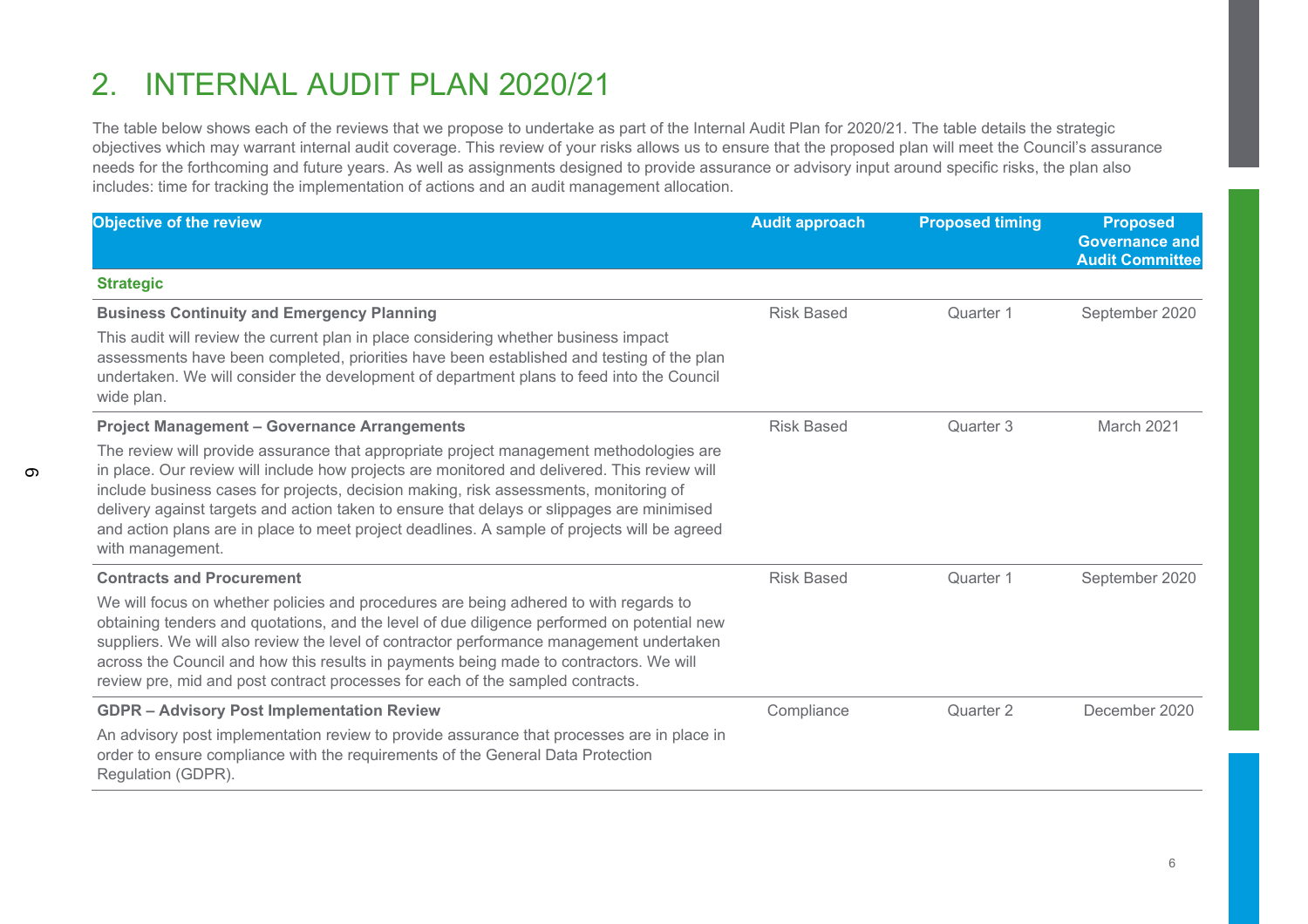| Objective of the review                                                                                                                                                                                                                                                                                                                                                                  | <b>Audit approach</b> | <b>Proposed timing</b> | <b>Proposed</b><br><b>Governance and</b><br><b>Audit Committee</b> |
|------------------------------------------------------------------------------------------------------------------------------------------------------------------------------------------------------------------------------------------------------------------------------------------------------------------------------------------------------------------------------------------|-----------------------|------------------------|--------------------------------------------------------------------|
| <b>Consultants and Agency Workers</b><br>We will focus on whether procurement and HR policies and procedures are being adhered<br>to with regards to procuring consulting services and using agency workers,. Our review will<br>also ensure that practices in relation to using consultants and agency workers are effective<br>which enables the Council to achieve value for money.   | <b>Risk Based</b>     | Quarter 1              | September 2020                                                     |
| <b>Finance</b>                                                                                                                                                                                                                                                                                                                                                                           |                       |                        |                                                                    |
| <b>Financial Regulations</b><br>This review will consider the content of the Financial Regulations to ensure there is regular<br>review and update, formal approval of changes, communication to and understanding by<br>staff, compliance is monitored and breaches are identified and dealt with in line with<br>disciplinary procedures.                                              | Compliance            | Quarter 2              | December 2020                                                      |
| <b>Rent Collection and Arrears</b><br>This review will provide assurance over the Council's ability to collect and accurately<br>account for rental income in a timely basis. We will also ensure that legal recovery action is<br>initiated promptly, and enforcement procedures are adhered to.                                                                                        | <b>Risk Based</b>     | Quarter 3              | March 2021                                                         |
| <b>Council Tax</b><br>Our audit will provide assurance that procedures in relation to Council Tax are followed and<br>correct charges are being applied, and will include identification and recording of persons<br>liable for Council Tax, billing methods and payment collection, recovery and write offs,<br>segregation of duties, exemptions, discounts and refunds.               | <b>Risk Based</b>     | Quarter 4              | March 2021                                                         |
| <b>Growth</b>                                                                                                                                                                                                                                                                                                                                                                            |                       |                        |                                                                    |
| Housing Compliance - Gas, Electrical, Legionella, Asbestos and Fire<br>A compliance audit to confirm policies and procedures are being consistently, effectively<br>and efficiently applied.                                                                                                                                                                                             | Compliance            | Quarter 3              | March 2021                                                         |
| <b>S106 Agreements</b><br>To provide assurance that policies and procedures are complied with, and opportunities<br>presented by planning applications are maximised, such as contributions from developers<br>and other bodies. We will also review the procedures for the repayment of funds not spent,<br>and the separation of funds for the administration and completion of works. | <b>Key Controls</b>   | Quarter 2              | December 2020                                                      |

 $\overline{\phantom{0}}$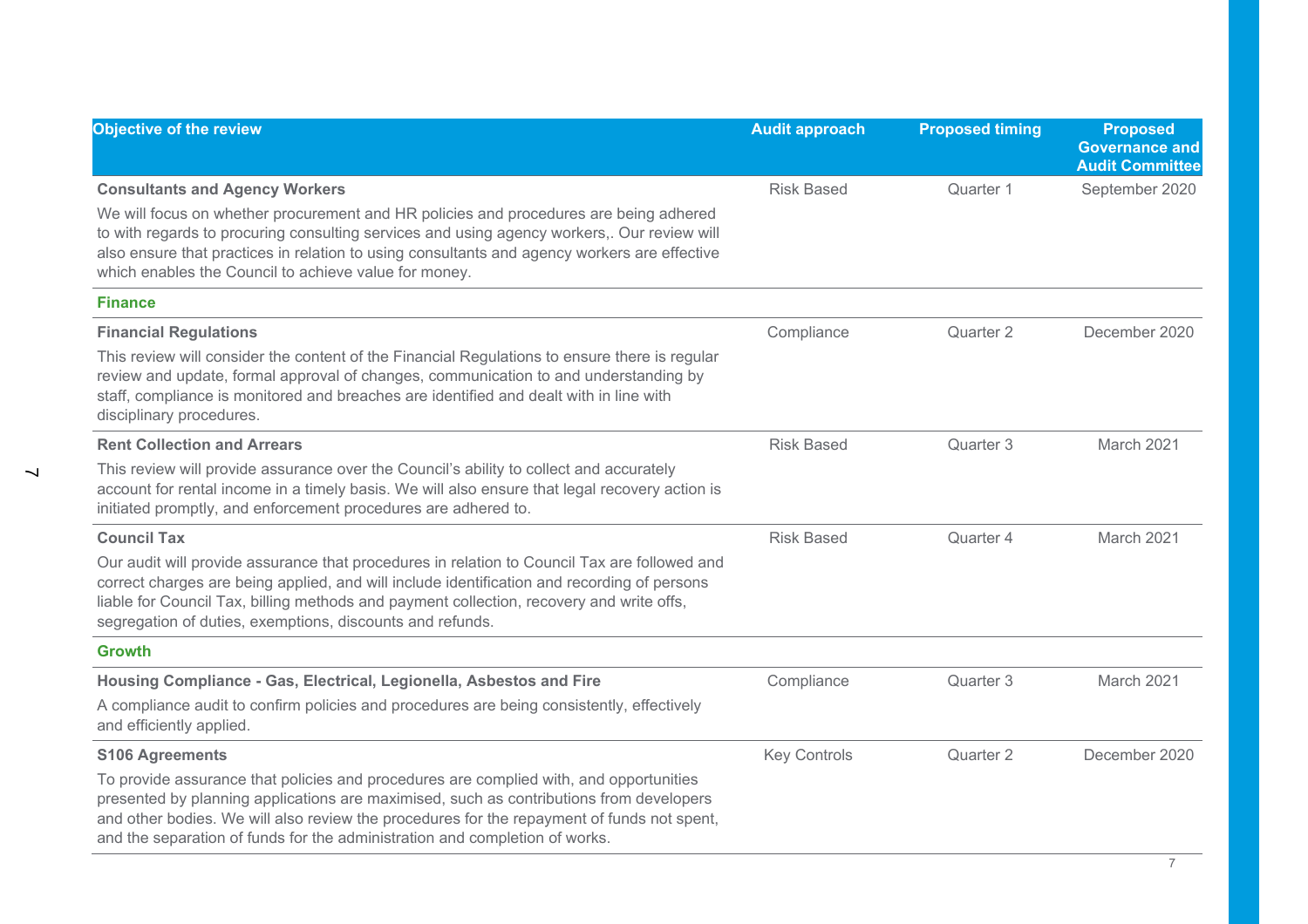| Objective of the review                                                                                                                                                                                                                                                                                                                                                                                                                                                                                   | <b>Audit approach</b> | <b>Proposed timing</b> | <b>Proposed</b><br><b>Governance and</b><br><b>Audit Committee</b> |
|-----------------------------------------------------------------------------------------------------------------------------------------------------------------------------------------------------------------------------------------------------------------------------------------------------------------------------------------------------------------------------------------------------------------------------------------------------------------------------------------------------------|-----------------------|------------------------|--------------------------------------------------------------------|
| <b>Commercial and Operational</b>                                                                                                                                                                                                                                                                                                                                                                                                                                                                         |                       |                        |                                                                    |
| <b>Disabled Facilities Grant</b><br>We will review applications for grants to ensure that they are processed in line with<br>statutory responsibilities and internal policies and procedures. We will also review the use<br>of, and payments to, contractors, and tenant / applicant contributions made to the total cost<br>following the eligibility assessment. Finally, we will review the budget monitoring process in<br>place, and the level of management information reported.                  | <b>Key Controls</b>   | Quarter 1              | September 2020                                                     |
| <b>Car Parks</b><br>To ensure the Council's car park provision is reviewed to determine whether the<br>requirements of users are being met, and also that each facility has been risk assessed.<br>We will include a review of the signage in place at each car park, ensuring this reflects the<br>Council statutory responsibilities, the approved fees and charges for parking and<br>complaints. We will also include a review of the contract in place for the provision of car<br>park enforcement. | <b>Risk Based</b>     | Quarter 2              | December 2020                                                      |
| <b>Transformation and Change</b>                                                                                                                                                                                                                                                                                                                                                                                                                                                                          |                       |                        |                                                                    |
| <b>Learning and Development</b><br>A review of the identification and approval of learning needs, monitoring of completion and<br>confirmation of learning and development requirements including mandatory training. This<br>review will also include the Council's Learning and Development Plan.                                                                                                                                                                                                       | <b>Risk Based</b>     | Quarter 4              | March 2021                                                         |
| IT Infrastructure - Post Implementation Review<br>This review will focus on the Council's IT infrastructure and review the IT implementation<br>plan. Detailed scope will be agreed with management.                                                                                                                                                                                                                                                                                                      | <b>Risk Based</b>     | Quarter 3              | March 2021                                                         |
| <b>Customer Services</b><br>To provide assurance that Customer Services meet the requirements of service users, with<br>specific focus on garden waste services.                                                                                                                                                                                                                                                                                                                                          | Advisory              | Quarter 2              | December 2020                                                      |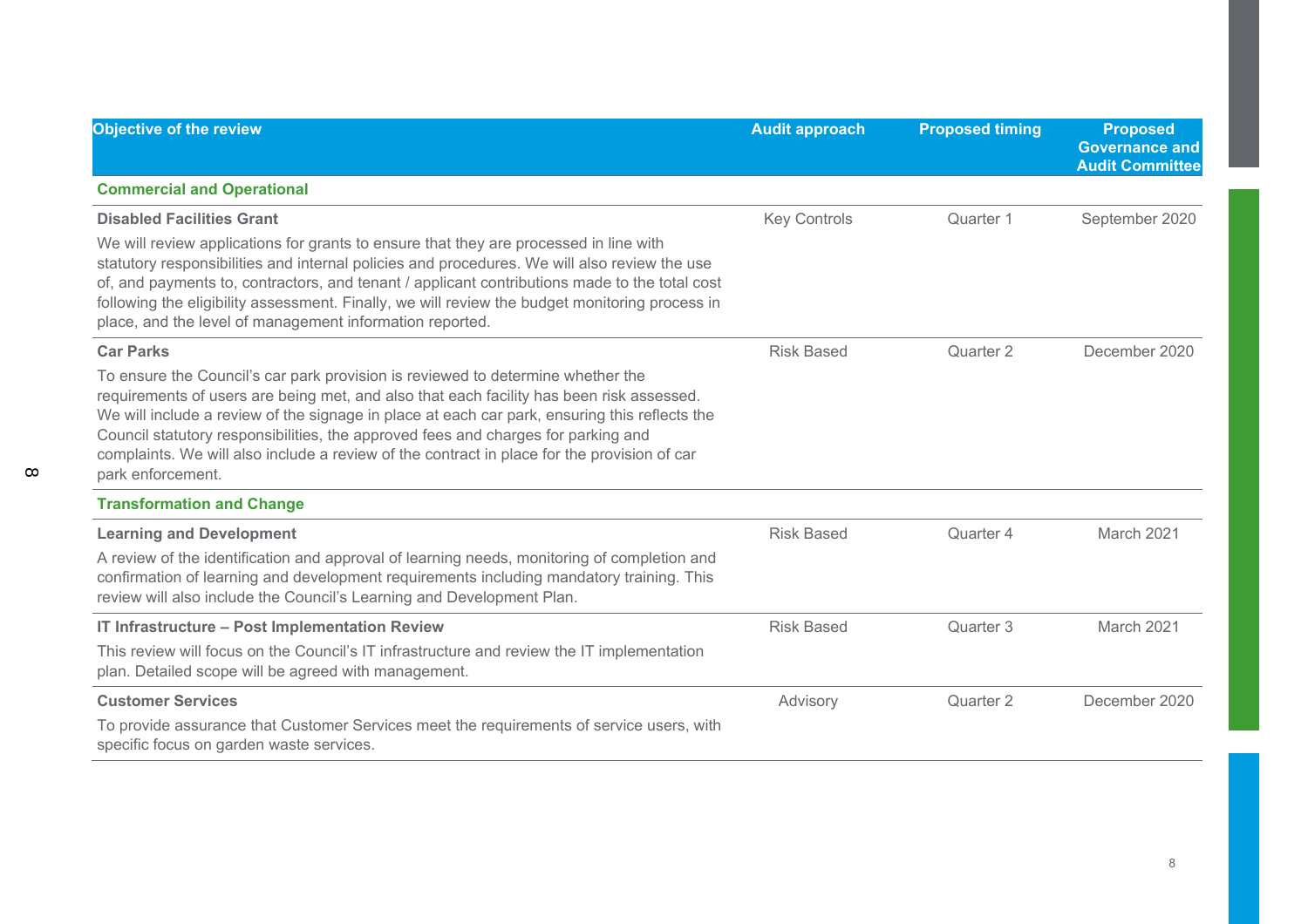| <b>Objective of the review</b>                                                                                                                  | <b>Audit approach</b> | <b>Proposed timing</b> | <b>Proposed</b><br><b>Governance and</b><br><b>Audit Committee</b> |
|-------------------------------------------------------------------------------------------------------------------------------------------------|-----------------------|------------------------|--------------------------------------------------------------------|
| <b>Other Internal Audit Activity</b>                                                                                                            |                       |                        |                                                                    |
| Follow up                                                                                                                                       | Follow Up             | Quarter 1              | September 2020                                                     |
| To meet internal auditing standards, and to provide assurance on action taken to address<br>management actions previously agreed by management. |                       | Quarter 3              | March 2021                                                         |
| <b>Management</b>                                                                                                                               |                       | Throughout the year    |                                                                    |
| This will include:                                                                                                                              |                       |                        |                                                                    |
| • Annual planning;                                                                                                                              |                       |                        |                                                                    |
| • Preparation for, and attendance at, Governance and Audit Committee;                                                                           |                       |                        |                                                                    |
| • Regular liaison and progress updates;                                                                                                         |                       |                        |                                                                    |
| • Liaison with external audit and other assurance providers; and                                                                                |                       |                        |                                                                    |
| • Preparation of the annual opinion.                                                                                                            |                       |                        |                                                                    |

A detailed planning process will be completed for each review, and the final scope will be documented in an Assignment Planning Sheet. This will be issued to the key stakeholders for each review.

#### **2.1 Working with other assurance providers**

The Governance and Audit Committee is reminded that internal audit is only one source of assurance and through the delivery of our plan we will not, and do not, seek to cover all risks and processes within the Council.

We will however continue to work closely with other assurance providers, such as external audit to ensure that duplication is minimised, and a suitable breadth of assurance obtained.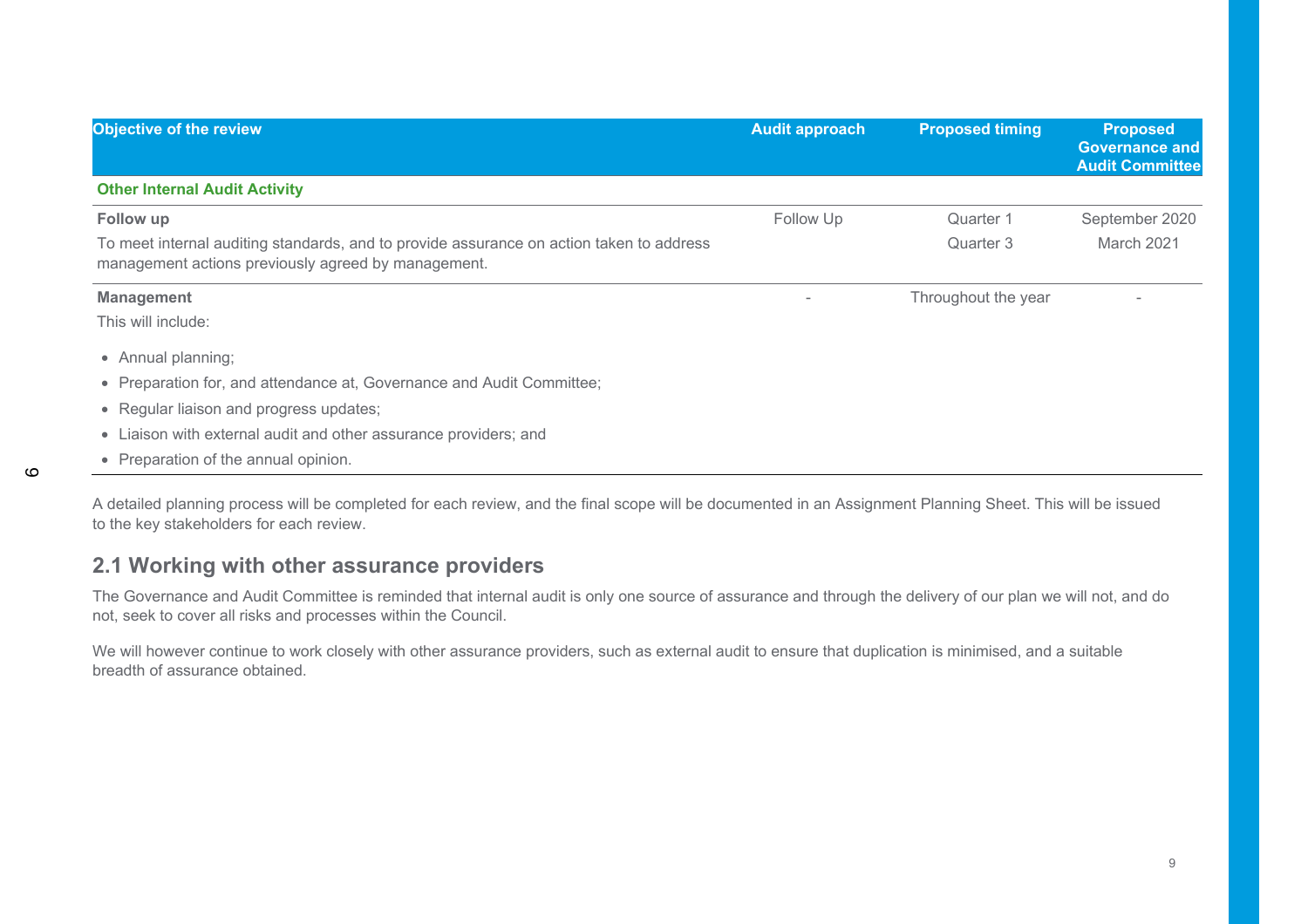# APPENDIX A: YOUR INTERNAL AUDIT SERVICE

Your internal audit service is provided by RSM Risk Assurance Services LLP. The team will be led by Chris Williams as your Head of Internal Audit, supported by Amjad Ali as your Client Manager.

#### **Fees**

Our fee to deliver the plan is set out in a separate fee letter.

#### **Core team**

The delivery of the 2020/21 audit plan will be based around a core team. However, we will complement the team with additional specialist skills where required.

#### **Conformance with internal auditing standards**

RSM affirms that our internal audit services are designed to conform to the Public Sector Internal Audit Standards (PSIAS).

Under PSIAS, internal audit services are required to have an external quality assessment every five years. Our risk assurance service line commissioned an external independent review of our internal audit services in 2016 to provide assurance whether our approach meets the requirements of the International Professional Practices Framework (IPPF) published by the Global Institute of Internal Auditors (IIA) on which PSIAS is based.

The external review concluded that ""there is a robust approach to the annual and assignment planning processes and the documentation reviewed was thorough in both terms of reports provided to Audit and Risk Committee and the supporting working papers." RSM was found to have an excellent level of conformance with the IIA's professional standards.

The risk assurance service line has in place a quality assurance and improvement programme to ensure continuous improvement of our internal audit services. Resulting from the programme, there are no areas which we believe warrant flagging to your attention as impacting on the quality of the service we provide to you.

### **Conflicts of interest**

We are not aware of any relationships that may affect the independence and objectivity of the team, and which are required to be disclosed under internal auditing standards.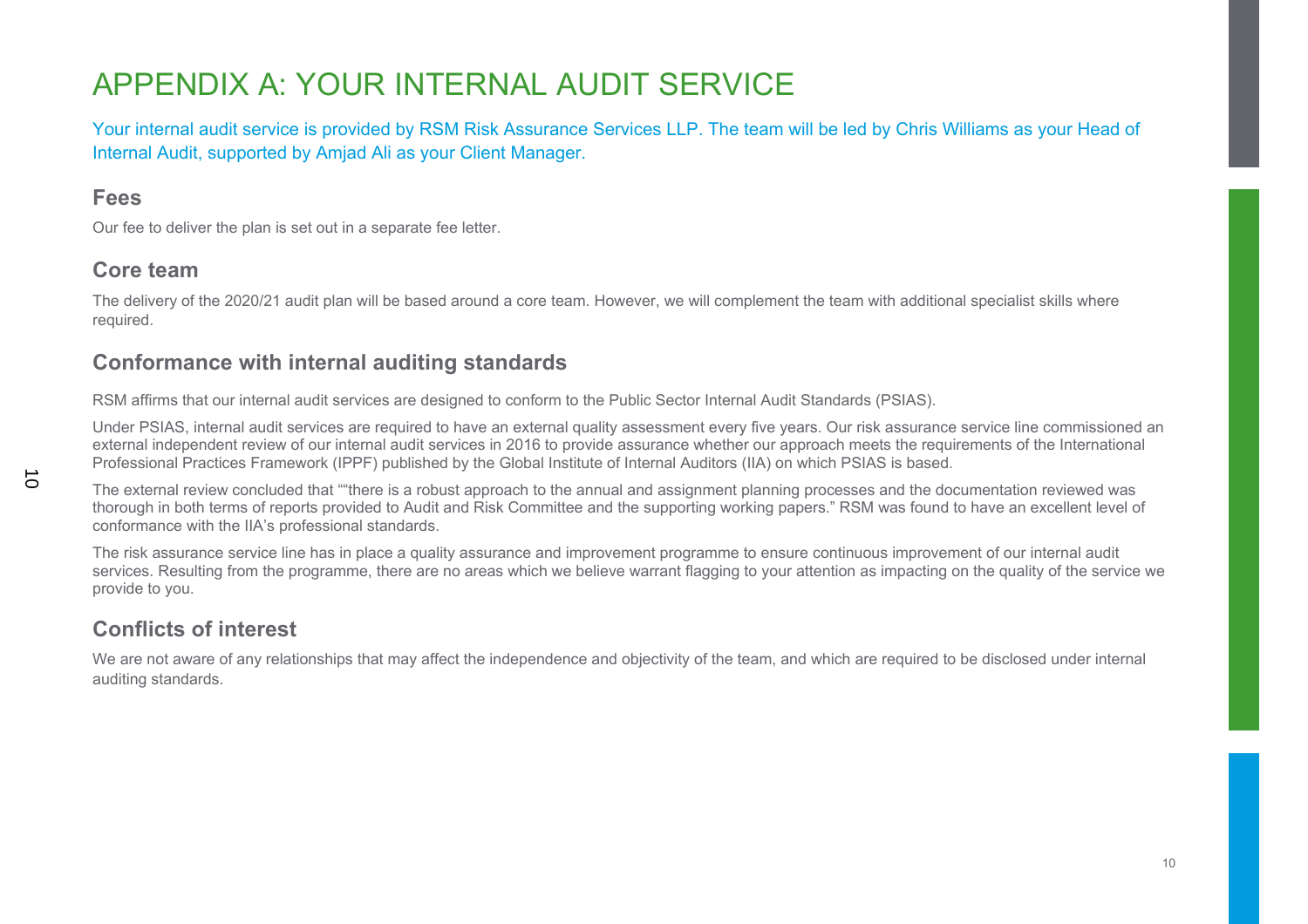# APPENDIX B: INTERNAL AUDIT CHARTER

#### **Need for the charter**

This charter establishes the purpose, authority and responsibilities for the internal audit service for South Kesteven District Council. The establishment of a charter is a requirement of the Public Sector Internal Audit Standards (PSIAS) and approval of the charter is the responsibility of the Governance and Audit **Committee** 

The internal audit service is provided by RSM Risk Assurance Services LLP ("RSM").

We plan and perform our internal audit work with a view to reviewing and evaluating the risk management, control and governance arrangements that the Council has in place, focusing in particular on how these arrangements help you to achieve its objectives. The PSIAS encompass the mandatory elements of the Institute of Internal Auditors (IIA) International Professional Practices Framework (IPPF) as follows:

- Core principles for the professional practice of internal auditing;
- Definition of internal auditing;
- Code of ethics; and
- The Standards.

#### **Mission of internal audit**

As set out in the PSIAS, the mission articulates what internal audit aspires to accomplish within an organisation. Its place in the IPPF is deliberate, demonstrating how practitioners should leverage the entire framework to facilitate their ability to achieve the mission.

*"To enhance and protect organisational value by providing risk-based and objective assurance, advice and insight".* 

#### **Independence and ethics**

To provide for the independence of internal audit, its personnel report directly to the Partner, Chris Williams (acting as your Head of Internal Audit). The independence of RSM is assured by the internal audit service reporting to the Chief Executive, with further reporting lines to the Interim Director of Finance and S151 Officer.

The Head of Internal Audit has unrestricted access to the Chair of Governance and Audit Committee to whom all significant concerns relating to the adequacy and effectiveness of risk management activities, internal control and governance are reported.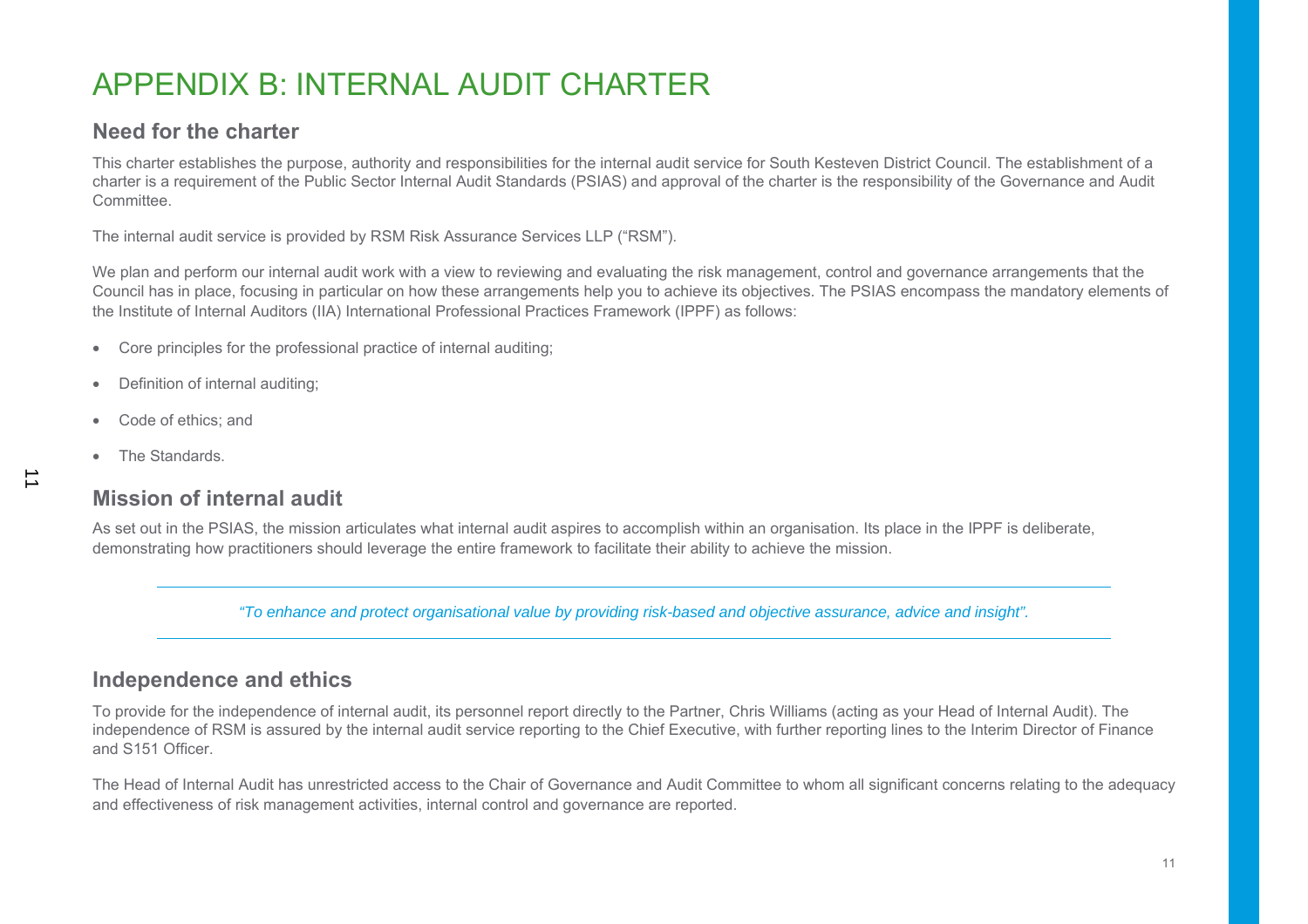Conflicts of interest may arise where RSM provides services other than internal audit to South Kesteven District Council. Steps will be taken to avoid or manage transparently and openly such conflicts of interest so that there is no real or perceived threat or impairment to independence in providing the internal audit service. If a potential conflict arises through the provision of other services, disclosure will be reported to the Governance and Audit Committee. The nature of the disclosure will depend upon the potential impairment and it is important that our role does not appear to be compromised in reporting the matter to the Governance and Audit Committee. Equally we do not want the Council to be deprived of wider RSM expertise and will therefore raise awareness without compromising our independence.

#### **Responsibilities**

In providing your outsourced internal audit service, RSM has a responsibility to:

- Develop a flexible and risk based internal audit plan. The plan will be submitted to the Governance and Audit Committee for review and approval each year before work commences on delivery of that plan.
- Implement the internal audit plan as approved, including any additional tasks requested by management and the Governance and Audit Committee.
- Ensure the internal audit team consists of professional audit staff with sufficient knowledge, skills, and experience.
- Establish a quality assurance and improvement program to ensure the quality and effective operation of internal audit activities.
- Perform advisory activities where appropriate, beyond internal audit's assurance services, to assist management in meeting its objectives.
- Bring a systematic disciplined approach to evaluate and report on the effectiveness of risk management, internal control and governance processes.
- Highlight control weaknesses and required associated improvements together with corrective action recommended to management based on an acceptable and practicable timeframe.
- Undertake follow up reviews to ensure management has implemented agreed internal control improvements within specified and agreed timeframes.
- Report regularly to the Governance and Audit Committee to demonstrate the performance of the internal audit service.

For clarity, we have included the definition of 'Internal Audit', 'Senior Management Team' and 'Cabinet'.

- Internal audit a department, division, team of consultant, or other practitioner (s) that provides independent, objective assurance and consulting services designed to add value and improve an organisation's operations. The internal audit activity helps an organisation accomplish its objectives by bringing a systematic, disciplined approach to evaluate and improve the effectiveness of governance, risk management and control processes.
- • Senior Management Team who are the team of individuals at the highest level of organisational management who have the day-to-day responsibilities for managing the Council.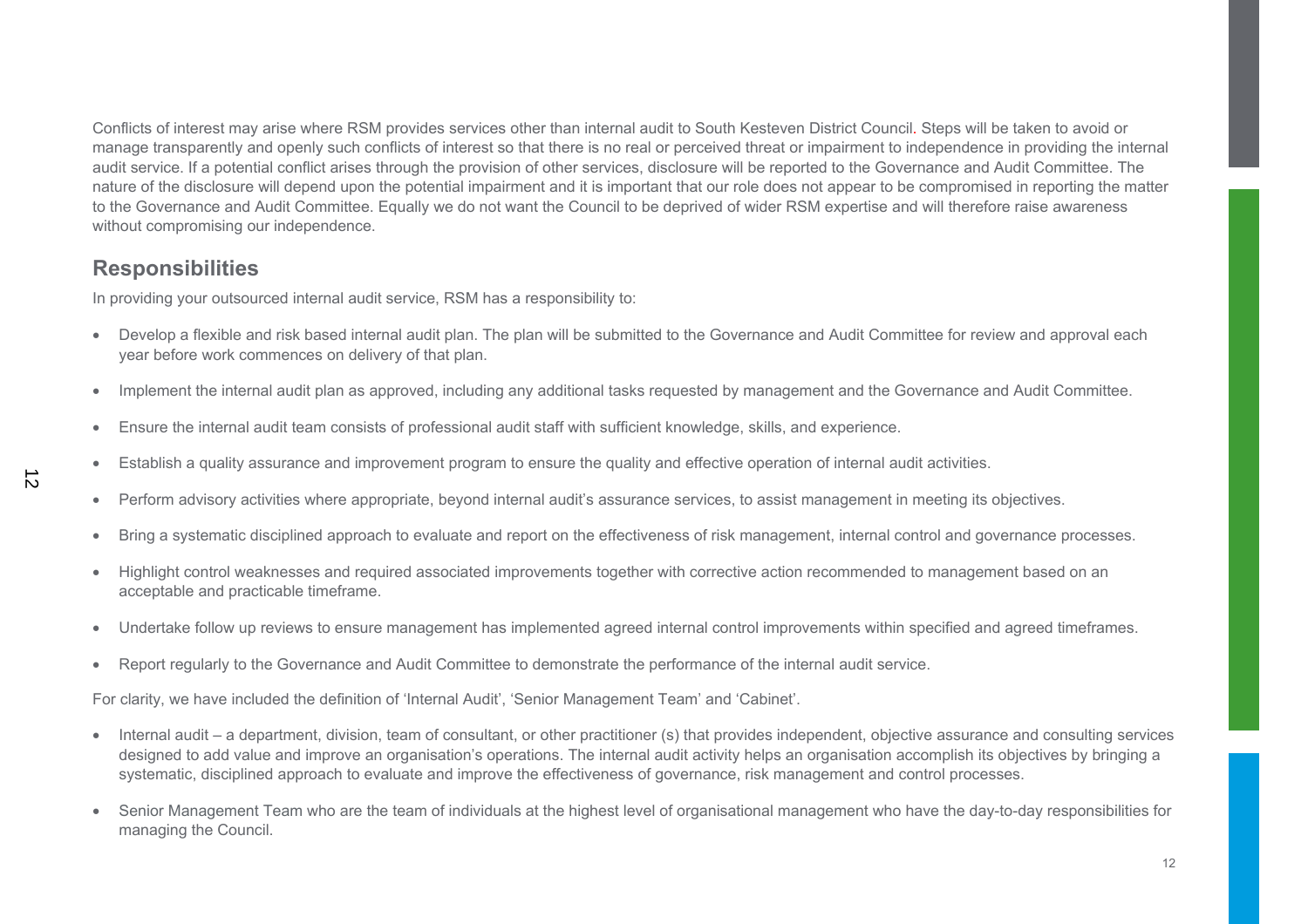• Cabinet - The highest level governing body charged with the responsibility to direct and/or oversee the Council's activities and hold organisational management accountable. Furthermore, "Cabinet" may refer to a committee or another body to which the governing body has delegated certain functions (e.g. a Governance and Audit Committee).

#### **Client care standards**

In delivering our services we require full cooperation from key stakeholders and relevant business areas to ensure a smooth delivery of the plan. We proposed the following KPIs for monitoring the delivery of the internal audit service:

- Discussions with senior staff at the client take place to confirm the scope four weeks before the agreed audit start date.
- Key information such as: the draft assignment planning sheet are issued by RSM to the key auditee four weeks before the agreed start date.
- The lead auditor to contact the client to confirm logistical arrangements at least 10 working days before the commencement of the audit fieldwork to confirm practical arrangements, appointments, debrief date etc.
- Fieldwork takes place on agreed dates with key issues flagged up immediately.
- A debrief meeting will be held with audit sponsor at the end of fieldwork or within a reasonable time frame.
- Draft reports will be issued within 10 working days of the debrief meeting and will be issued by RSM to the agreed distribution list.
- Management responses to the draft report should be submitted to RSM.
- Within three working days of receipt of client responses the final report will be issued by RSM to the assignment sponsor and any other agreed recipients of the report.

#### **Authority**

The internal audit team is authorised to:

- Have unrestricted access to all functions, records, property and personnel which it considers necessary to fulfil its function.
- Have full and free access to the Governance and Audit Committee.
- Allocate resources, set timeframes, define review areas, develop scopes of work and apply techniques to accomplish the overall internal audit objectives.
- Obtain the required assistance from personnel within the Council where audits will be performed, including other specialised services from within or outside the Council.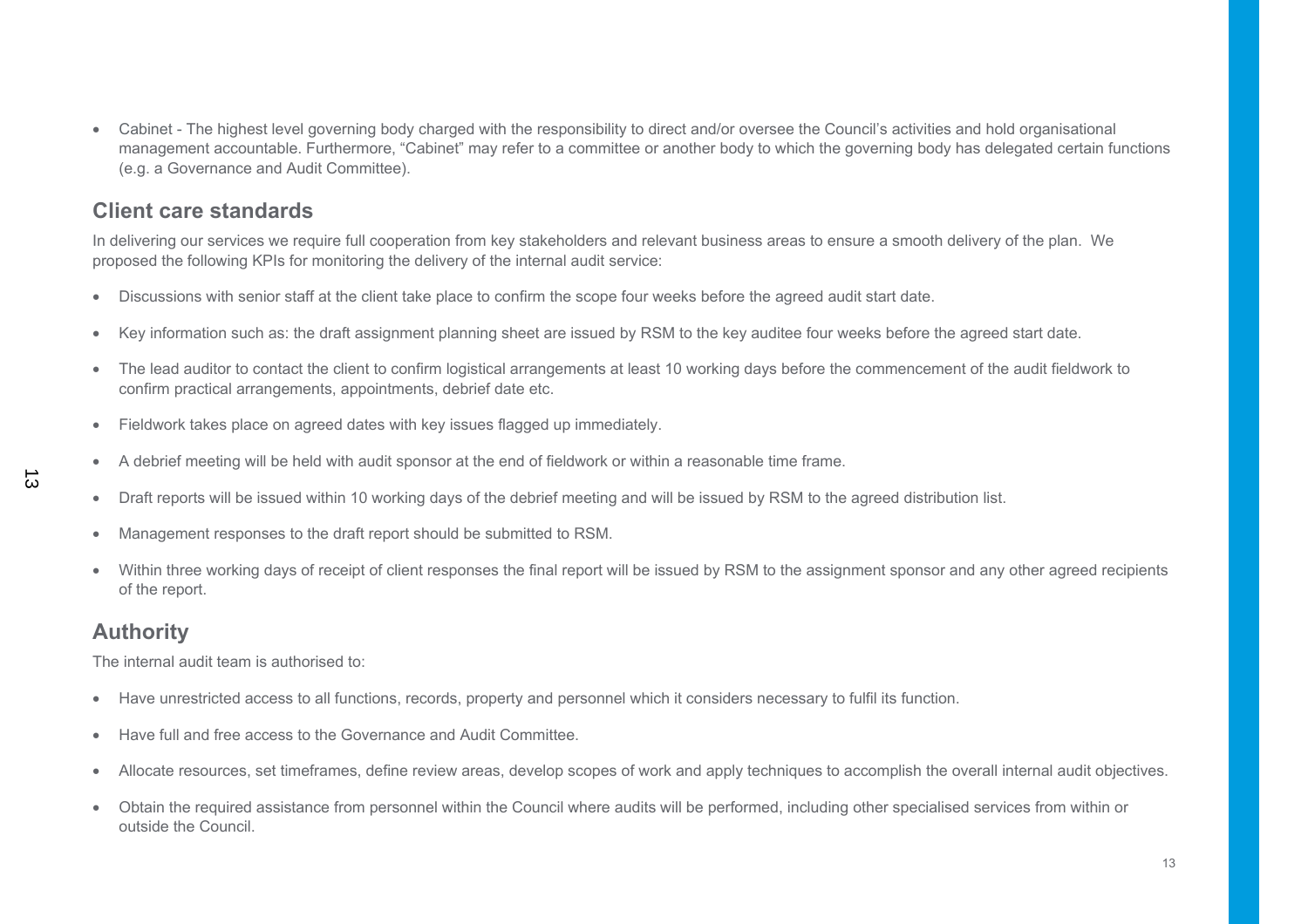The Head of Internal Audit and internal audit staff are not authorised to:

- Perform any operational duties associated with the Council.
- Initiate or approve accounting transactions on behalf of the Council.
- Direct the activities of any employee not employed by RSM unless specifically seconded to internal audit.

#### **Reporting**

An assignment report will be issued following each internal audit assignment. The report will be issued in draft for comment by management, and then issued as a final report to management, with the executive summary being provided to the Governance and Audit Committee. The final report will contain an action plan agreed with management to address any weaknesses identified by internal audit.

The internal audit service will issue progress reports to the Governance and Audit Committee and management summarising outcomes of audit activities, including follow up reviews.

As your internal audit provider, the assignment opinions that RSM provides the Council during the year are part of the framework of assurances that assist the Cabinet in taking decisions and managing its risks.

As the provider of the internal audit service we are required to provide an annual opinion on the adequacy and effectiveness of the Council's governance, risk management and control arrangements. In giving our opinion it should be noted that assurance can never be absolute. The most that the internal audit service can provide to the Cabinet is a reasonable assurance that there are no major weaknesses in risk management, governance and control processes. The annual opinion will be provided to the Council by RSM Risk Assurance Services LLP at the financial year end. The results of internal audit reviews, and the annual opinion, should be used by management and the Cabinet to inform the Council's annual governance statement.

#### **Data protection**

Internal audit files need to include sufficient, reliable, relevant and useful evidence in order to support our findings and conclusions. Personal data is not shared with unauthorised persons unless there is a valid and lawful requirement to do so. We are authorised as providers of internal audit services to our clients (through the firm's terms of business and our engagement letter) to have access to all necessary documentation from our clients needed to carry out our duties.

#### **Quality Assurance and Improvement**

As your external service provider of internal audit services, we have the responsibility for maintaining an effective internal audit activity. Under the standards, internal audit services are required to have an external quality assessment every five years. In addition to this, we also have in place an internal quality assurance and improvement programme, led by a dedicated team who undertake these reviews. This ensures continuous improvement of our internal audit services.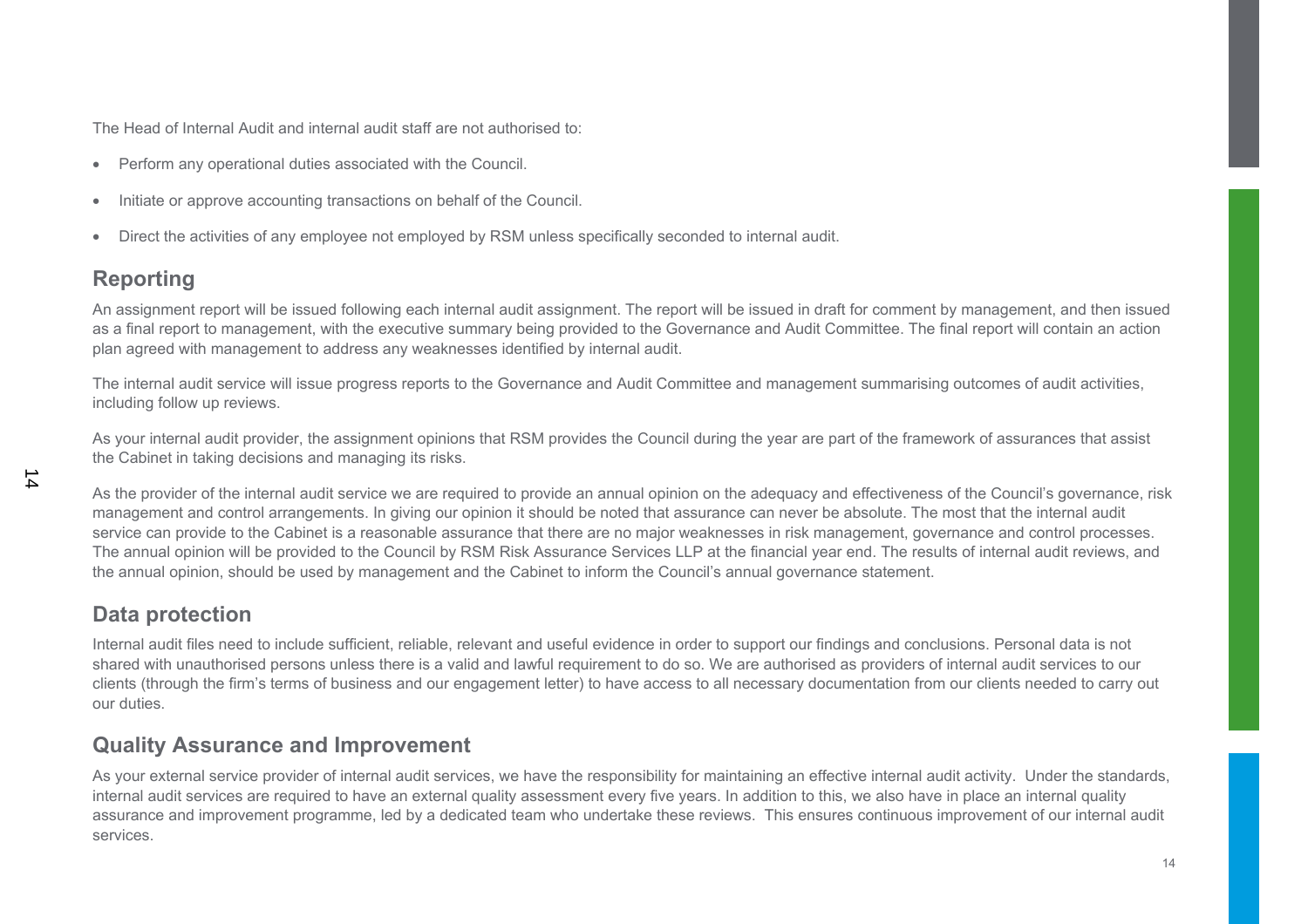Any areas which we believe warrant bringing to your attention, which may have the potential to have an impact on the quality of the service we provide to you, will be raised in our progress reports to the Governance and Audit Committee.

#### **Fraud**

The Governance and Audit Committee recognises that management is responsible for controls to reasonably prevent and detect fraud. Furthermore, the Governance and Audit Committee recognises that internal audit is not responsible for identifying fraud; however internal audit will be aware of the risk of fraud when planning and undertaking any assignments.

#### **Approval of the internal audit charter**

By approving this document, the internal audit plan, the Governance and Audit Committee is also approving the internal audit charter.